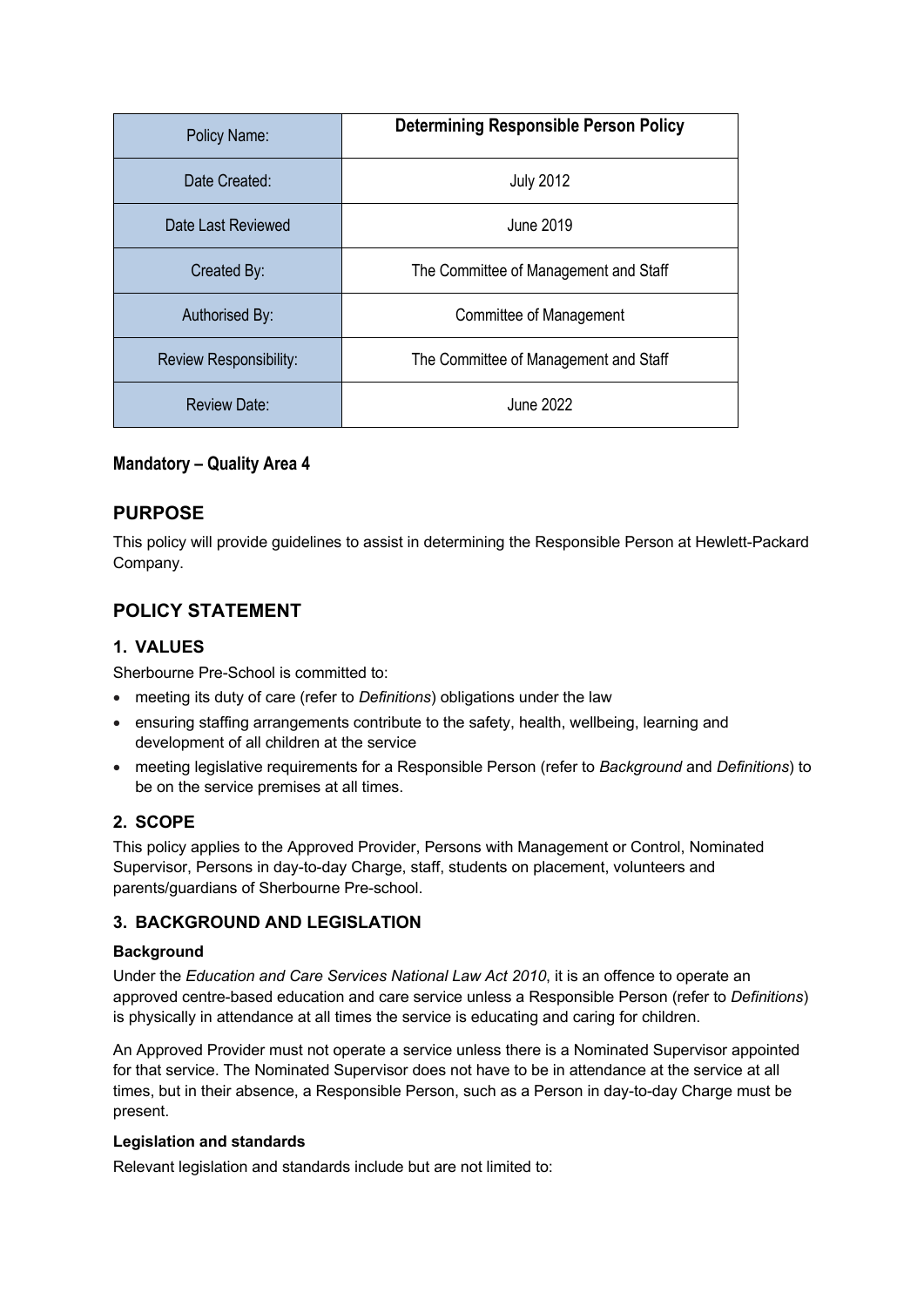- Child Safe Standards
- *Education and Care Services National Law Act 2010*
- *Education and Care Services National Regulations 2011*
- *National Quality Standard*, Quality Area 4: Staffing Arrangements
- *National Quality Standard*, Quality Area 7: Leadership and Service Management
- *Working with Children Act 2005* (Vic)
- *Working with Children Regulations 2006* (Vic)

# **4. DEFINITIONS**

The terms defined in this section relate specifically to this policy. For commonly used terms e.g. Approved Provider, Responsible Person, National Law, National Regulations, Regulatory Authority etc. refer to the *General Definitions* section of this manual.

**Duty of care:** A common law concept that refers to the responsibilities of organisations to provide people with an adequate level of protection against harm and all reasonable foreseeable risk of injury.

**Person in day-to-day Charge:** A person who is placed in day-to-day charge of an education and care service by an Approved Provider or a Nominated Supervisor; and who has consented to the placement in writing (Regulation 117A).

**Person with Management or Control:** Where the Approved Provider of a service is an eligible association, each member of the association's executive committee is a Person with Management or Control and has the responsibility, alone or with others, for managing the delivery of the education and care service (National Law: Definitions (b)).

**Responsible Person:** Centre-based services must have a Responsible Person present at all times that the service is delivering education and care. The responsible person is the Person in day-to-day Charge at the service and can be one of the following:

- the Approved Provider, if the Approved Provider is an individual, or in any other case, a Person with Management or Control (refer to *Definitions*) of an education and care service operated by the Approved Provider
- the Nominated Supervisor of the service
- a Person placed in day-to-day Charge of the service. (National Law, Section 162)

**Nominated Supervisor:** A person who has been nominated by the Approved Provider of the service under Part 3 of the Act and who has consented to that nomination in writing can be the Nominated Supervisor. All services must have a Nominated Supervisor(s) with responsibility for the service in accordance with the National Regulations (Section 5 and 161).

# **5. SOURCES AND RELATED POLICIES**

### **Sources**

- Australian Children's Education and Care Quality Authority (ACECQA), Information Sheets: www.acecqa.gov.au
- *Guide to the Education and Care Services National Law and the Education and Care Services National Regulations 2011*: www.acecqa.gov.au
- *Guide to the National Quality Framework*: www.acecqa.gov.au

### **Service policies**

- *Child Safe Environment Policy*
- *Code of Conduct Policy*
- *Participation of Volunteers and Students Policy*
- *Privacy and Confidentiality Policy*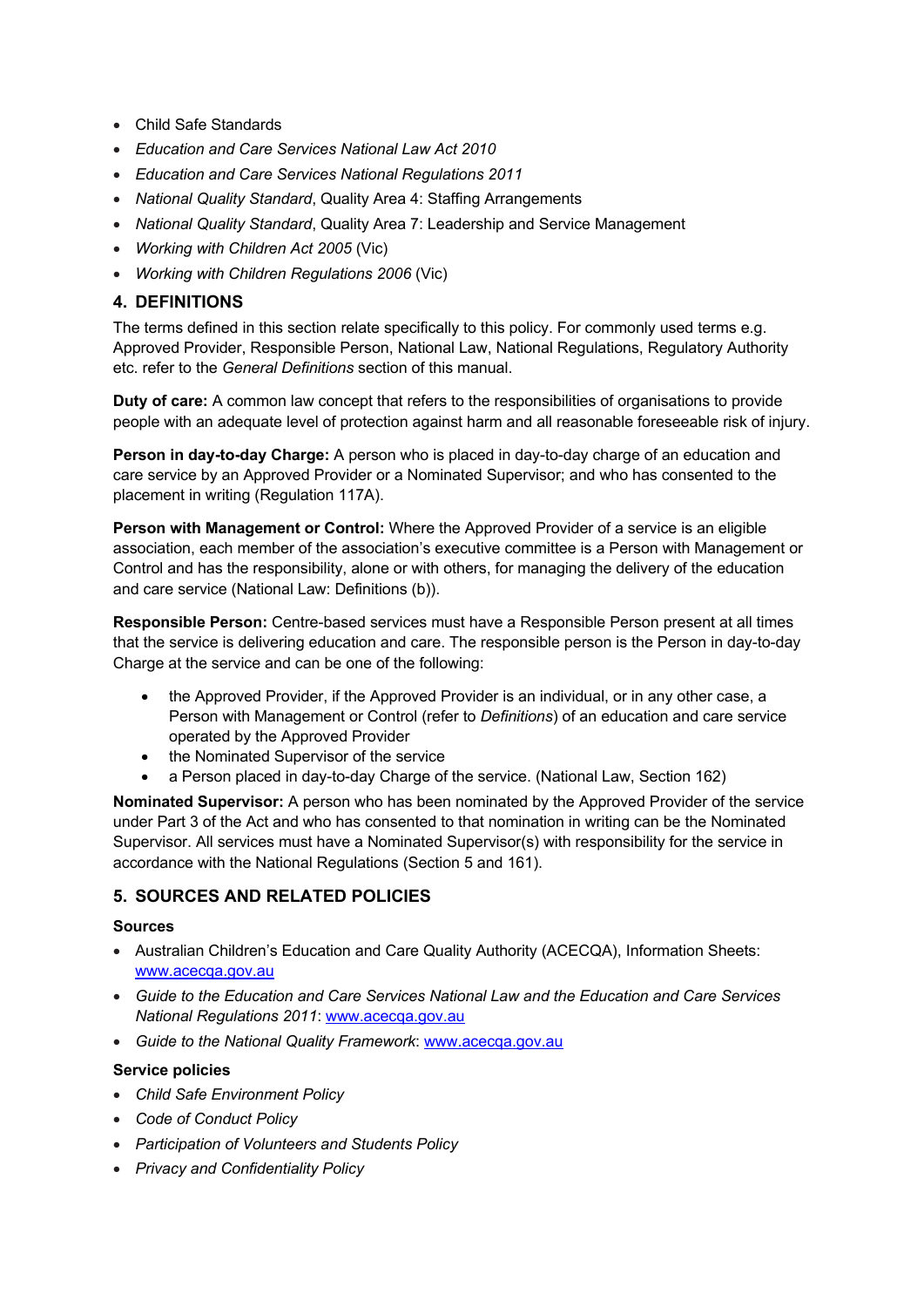- *Staffing Policy*
- *Supervision of Children Policy*

# **PROCEDURES**

### **The Approved Provider and Persons with Management or Control are responsible for:**

- ensuring there is a Responsible Person on the premises at all times the service is delivering education and care programs for children
- nominating sufficient Nominated Supervisors to meet legislative requirements for a Responsible Person at the service at all times, including during periods of leave or illness
- ensuring that a person nominated as a Nominated Supervisor or a Person in day-to-day Charge:
	- is at least 18 years of age
	- has adequate knowledge and understanding of the provision of education and care to children
	- has the ability to effectively supervise and manage an education and care service
	- has not been subject to any decision under the National Law, or any other children's services or education law, to refuse, refuse to renew, suspect, or cancel a licence, approval, registration, certification or other authorisation granted to the person
	- has a history of compliance with the National Law and other relevant laws (Regulations 117C and 117B)
- ensuring that the name and position of the Responsible Person in charge of the service is displayed and easily visible from the main entrance of the service<sup>1</sup> (National Law: Section 172)
- ensuring that the service does not operate without a Nominated Supervisor(s), and that the Nominated Supervisor(s) has given written consent to be in the role
- ensuring that the name of the Nominated Supervisor is displayed prominently at the service
- ensuring that information about the Nominated Supervisor, including name, address, date of birth, evidence of qualifications, approved training, a Working with Children Check or teaching registration, and other documentary evidence of fitness to be a Nominated Supervisor (refer to *Staffing Policy*) is kept on the staff record (Regulation 146)
- notifying the Regulatory Authority if:
	- there is a change to the name or contact details of the Nominated Supervisor (Section 56, Regulation 35)
	- the Nominated Supervisor is no longer employed or engaged by the service
	- has been removed from the role

 $\overline{a}$ 

- the Nominated Supervisor withdraws their consent to the nomination
- if a Nominated Supervisor or person in day-to-day charge has their Working with Children Check or teacher registration suspended or cancelled, or if they are subject to any disciplinary proceedings under the law
- there is any other matter or incident which affects the ability of the Nominated Supervisor to meet minimum requirements and re-assessing the Nominated Supervisor's suitability for the role
- ensuring that, when the Nominated Supervisor is absent from the premises, an alternative Responsible Person is on site
- ensuring that the Nominated Supervisor and Person in day-to-day Charge have a sound understanding of the role of Responsible Person
- ensuring that the staff record includes the name of the Responsible Person at the centre-based service for each time that children are being educated and cared for by the service (Regulation 150)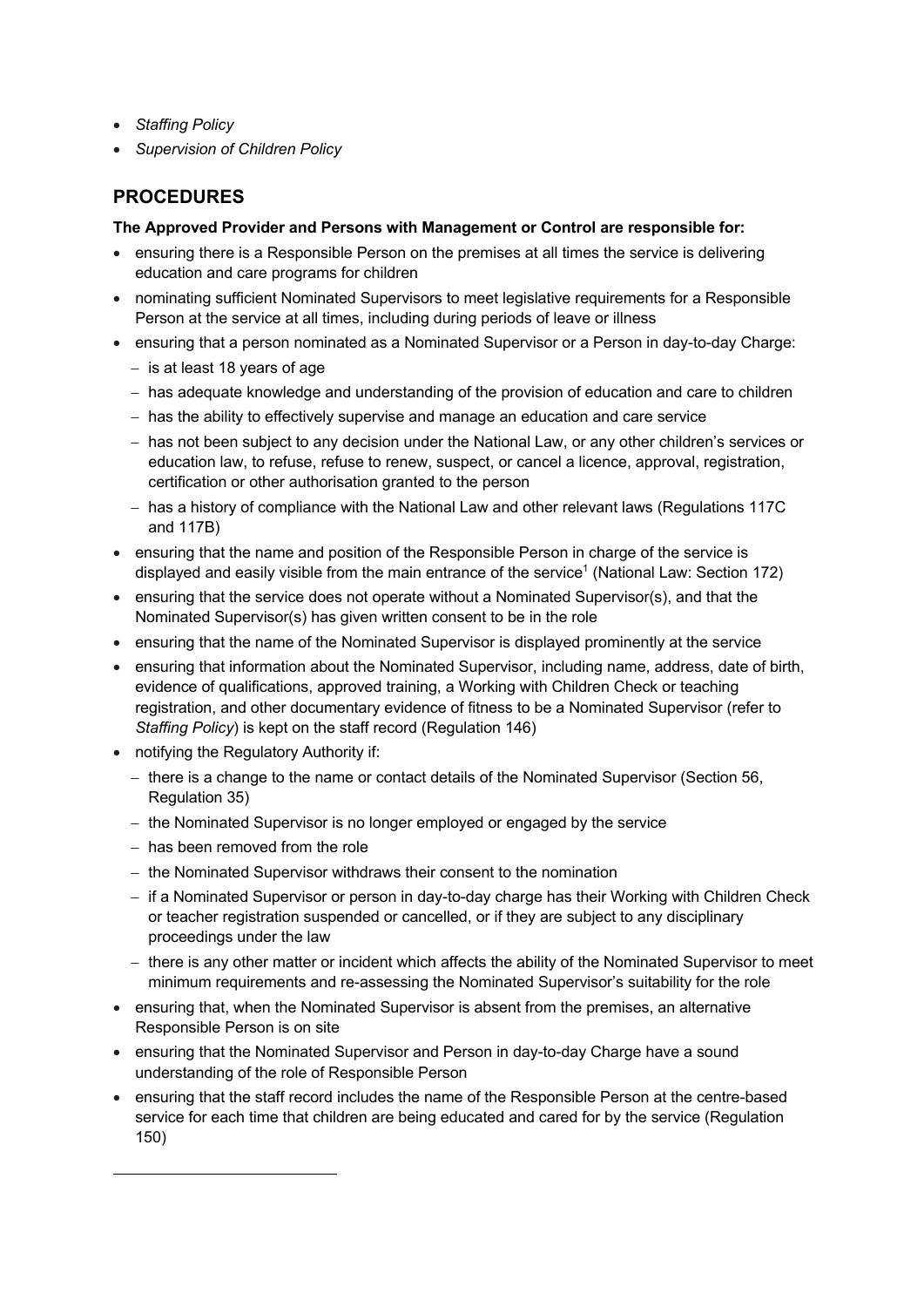- ensuring that the Nominated Supervisors and Person in day-to-day Charge have successfully completed child protection training (see *Child Safe Environment Policy)*
- developing rosters in accordance with the availability of Responsible Persons, hours of operations and the attendance patterns of children.

#### **The Nominated Supervisor is responsible for:**

- providing written consent to accept the role of Nominated Supervisor
- ensuring they have a sound understanding of the role of Responsible Person (refer to *Definitions*)
- ensuring that, in their absence from the service premises, a Responsible Person is present
- ensuring that a Person in day-to-day Charge:
	- $-$  is at least 18 years of age
	- has adequate knowledge and understanding of the provision of education and care to children,
	- has the ability to effectively supervise and manage an education and care service
	- has not been subject to any decision under the National Law, or any other children's services or education law, to refuse, refuse to renew, suspect, or cancel a licence, approval, registration, certification or other authorisation granted to the person
	- has a history of compliance with the National Law and other relevant laws (Regulation 117B)
- ensuring that an educator gives written consent to being a Person in day-to-day Charge
- ensuring that the name and position of the Responsible Person in charge of the service is displayed and easily visible from the main entrance of the service
- supporting the Approved Provider to develop rosters in accordance with the availability of Responsible Persons, hours of operations and the attendance patterns of children
- notifying the Approved Provider and the Regulatory Authority within 7 days of any changes to their personal situation, including a change in mailing address, circumstances that affect their status as fit and proper, such as the suspension or cancellation of a Working with Children Check or teacher registration, or if they are subject to disciplinary proceedings.

#### **Other staff are responsible for:**

- meeting the qualifications, experience and other requirements if they wish to be nominated as a Person in day-to day Charge
- providing written consent to be the Person in day-to-day Charge
- ensuring they have a sound understanding of the role of Responsible Person.

#### **Parents/guardians are responsible for:**

- reading and understanding this policy
- being aware of the Responsible Person at the service on a daily basis.

#### **Volunteers and students, while at the service, are responsible for following this policy and its procedures.**

## **EVALUATION**

In order to assess whether the values and purposes of the policy have been achieved, the Approved Provider will:

- regularly seek feedback from everyone affected by the policy regarding its effectiveness
- monitor the implementation, compliance, complaints and incidents in relation to this policy
- keep the policy up to date with current legislation, research, policy and best practice
- revise the policy and procedures as part of the service's policy review cycle, or as required
- notify parents/guardians at least 14 days before making any changes to this policy or its procedures unless a lesser period is necessary because of a risk.